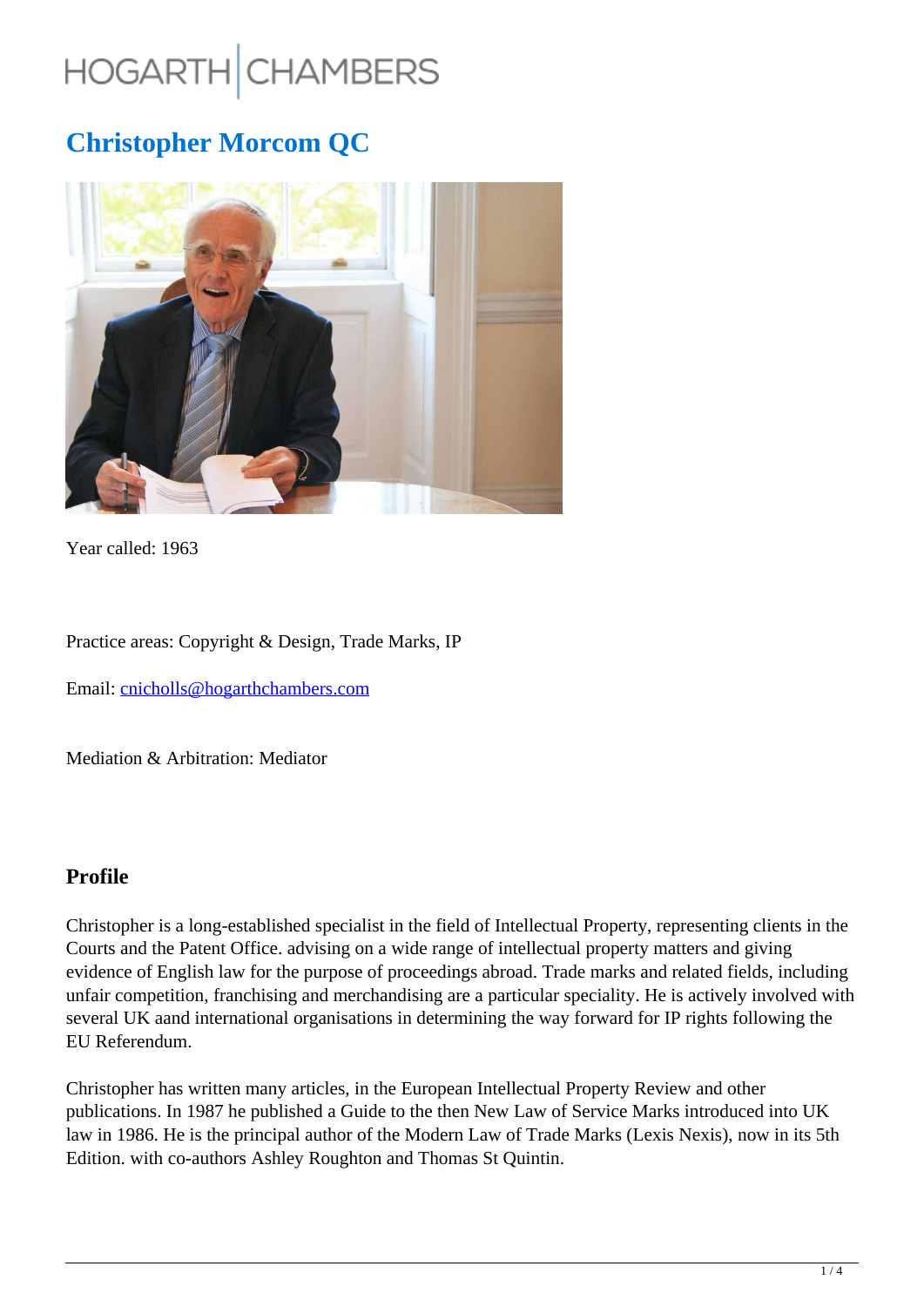### **Career**

Date of call: 1963 (Middle Temple) ; Appointed QC 1991; elected Bencher of Middle Temple 1996.

An accredited Mediator (ADR Chambers INTA International Panel of Neutrals and the IP and Media Bar ADR Group)

Member of Mauritius Bar

Chairman of Performing Right Society Appeals Panel (2005 – 2009)

#### **Cases**

**Worldwide Fund for Nature v THQ/JAKKS Pacific LLC [2004] FSR 10 (High Court and Court of Appeal)** – Effect of injunction, enforcing worldwide trade mark settlement agreement, on third party licensees.

**Nichols Plc's TMApplication [2003] RPC 301; [2005] ETMR 21, RPC 12 (High Court and ECJ)** – Successful challenge, via the ECJ, to UK Registry's surname practice following the 1994 Act.

**Omega SA v Omega Engineering Inc [2003J FSR 49 (High Court)** – Date from which order for revocation of trade mark, for non-use, should be made effective.

**REEF TM [2002] RPC 19 & [2003] RPC 101 (High Court and Court of Appeal)** – Principles on which Courts should approach opposition appeals from Registrar.

**WWF (World Wide Fund for Nature v World Wrestling Federation [2002] FSR 32 and 33 (High Court and Court of Appeal)** – Summary judgment obtained to enforce a worldwide trade mark settlement agreement.

**Pfizer v Eurofood Link [2001] FSR 1 (High Court) – VIAGRENE, for an 'aphrodisiac' soft drink, an** infringement of VlAGRA, registered for pharmaceutical goods First ever EU wide injunction to enforce a Community Trade Mark.

# **Membership**

IP Bar Association. Bar European Group.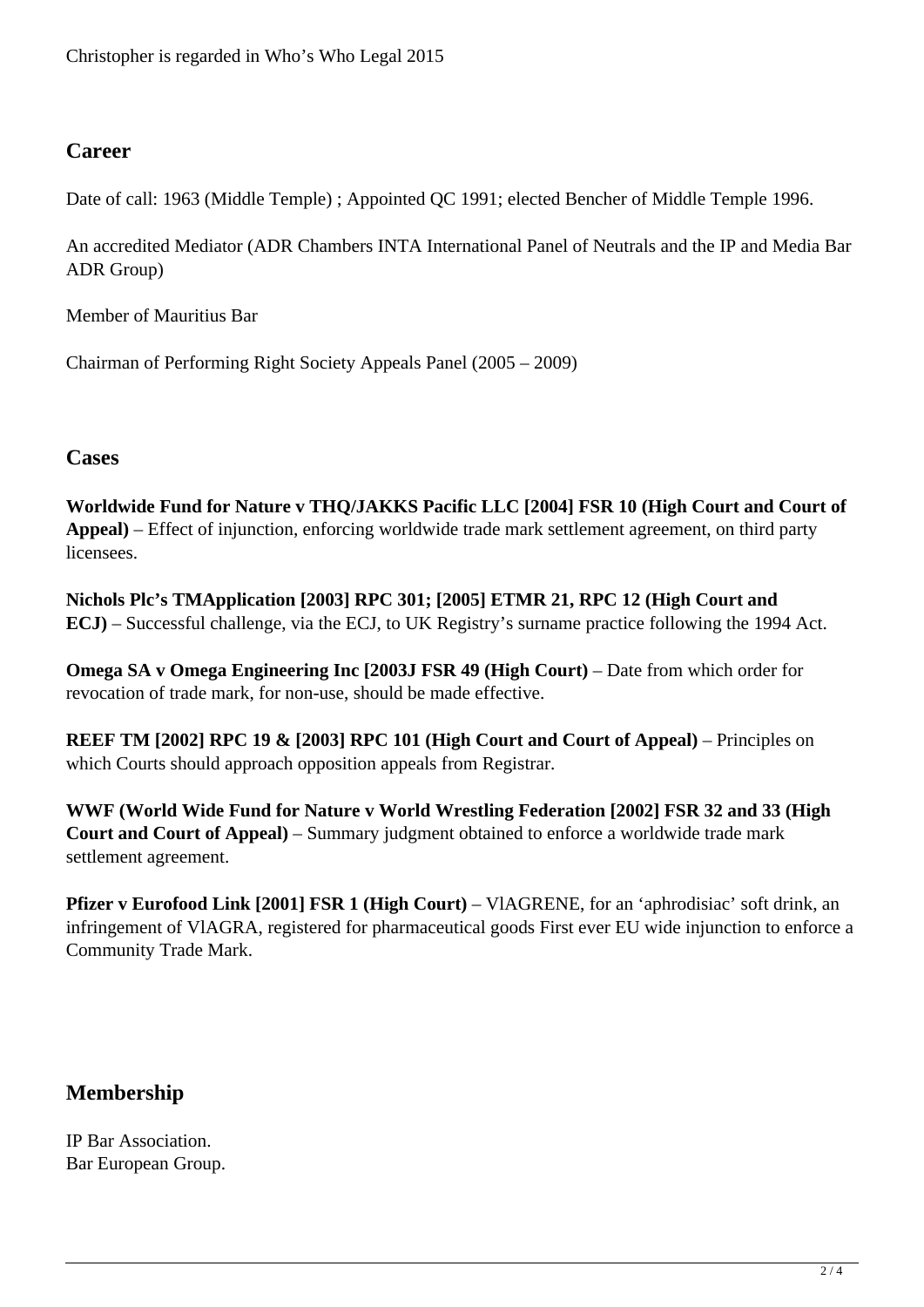ECTA (European Communities Trade Mark Association – a founder Member; member of Law and Harmonisation Committees.

INTA (International Trademark Association) – member since 1981 and of Board of Directors 1998/2000. AIPPI – Member since 1975; Vice President and Council Member of British Group.

Competition Law Association – founder Member; Chairman 1985 – 1999.

LIDC (International League of Competition Law) – Member since 1977; President 1996-1998, and an Honorary President since 2000.

Intellectual Property Institute – Member of Council and (until 2006) of Board of Directors Associate Member of ITMA and CIPA.

# **Qualifications and Regulations**

#### **Qualifications**

MA (Hons) Trinity College, Cambridge Bar Finals: First Class; awarded Certificate of Honour Astbury Scholar of Middle Temple Member of Mauritius Bar

#### **Regulation**

Christopher is a self-employed, independent barrister whose practice is governed by the Code of Conduct of the Bar of England and Wales. He is registered with the Bar Standards Board of England and Wales (Bar Ref: 29547)

He has professional indemnity insurance provided by the Bar Mutual Indemnity Fund (BMIF Ref:2190/033). Please refer to the BMIF website for full details of the world-wide cover provided, and the BMIF's contact details.

# **Publications**

#### **Books**

The Modern Law of Trade Marks (5th Edition) April 2016

#### **IP Articles**

Numerous articles include:

Trade Marks and the Internet: Where Are We Now?